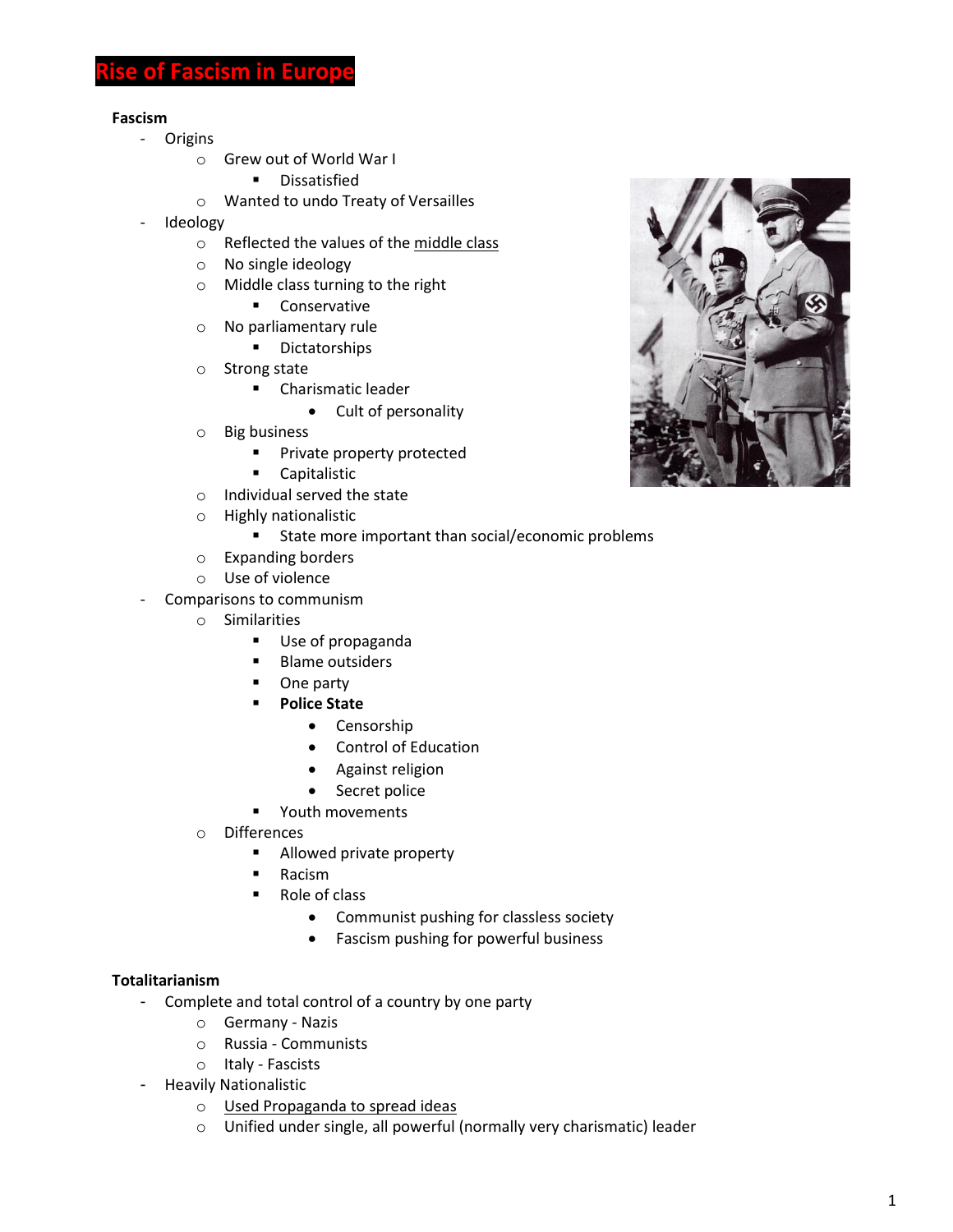## **Eugenics**

- Belief that selective breeding could improve the general characteristics of a nation
	- o Popular in the US and Europe in 1920s and 1930s
	- o Tried using science to prove racial superiority
	- o Used as measure of social planning and nationalism
	- o Breed out "impurities"

### **Italian Fascism**

- Italy's problems had been intensified by World War I
	- o High cost of the war
		- **148 billion lire** 
			- Twice the government expenditures from before the war
				- o 1861-1913
	- o Cost 700,000 lives
- Felt cheated by the Allies
	- o Did not get all the land they were promised by the Treaty of London
		- Got the South Tyrol and Trieste
		- Were refused Fiume and Dalmatia
			- **•** Territories not Italian enough
- Inflation hurt the middle class
- Demobilized soldiers were unemployed
- Politicians only cared about staying in power

### **Benito Mussolini**

- Originally was a socialist
	- o Editor of the socialist paper *Avanti*
	- o Gradually became an interventionist and wanted to participate in World War I
		- $\blacksquare$  expelled from the party
- Started his own political group *Fascio di Combattimento*
	- o Failed to win any seats in the parliament
		- Parliament split between the socialists (largest party), liberals, and popolari (Christian Democrats)
			- Other parties were so split that the government was not effective
	- $\circ$  Socialists called for "revolution" and strikes in both industry and agriculture
		- Scared the middle and upper classes
			- "Red Scare"
			- Class warfare
	- o Mussolini became a "rightist"
		- Anti-communist, anti-strike, nationalistic, willing to use physical force
			- *Squadristi* Mussolini's gang that went around and attacked socialist offices and newspapers, and strikers
- Temporarily allied with the liberal Prime Minister Giovanni Giolitti
	- o Giolitti naively expected to "use" Mussolini to overpower the socialists
	- o Alliance gave Mussolini "respectability" and a tolerance of the squadristi
- Use of force
	- o 1921 Mussolini had 200,000 squadristi (veterans and "students") who he dressed in **black shirts**.
		- They deliberately created disorder to create a fear of "disorder"
		- Squadristi were seen as "bringers of order" by panic stricken middle/upper classes
- October of 1922 Mussolini demanded control of the

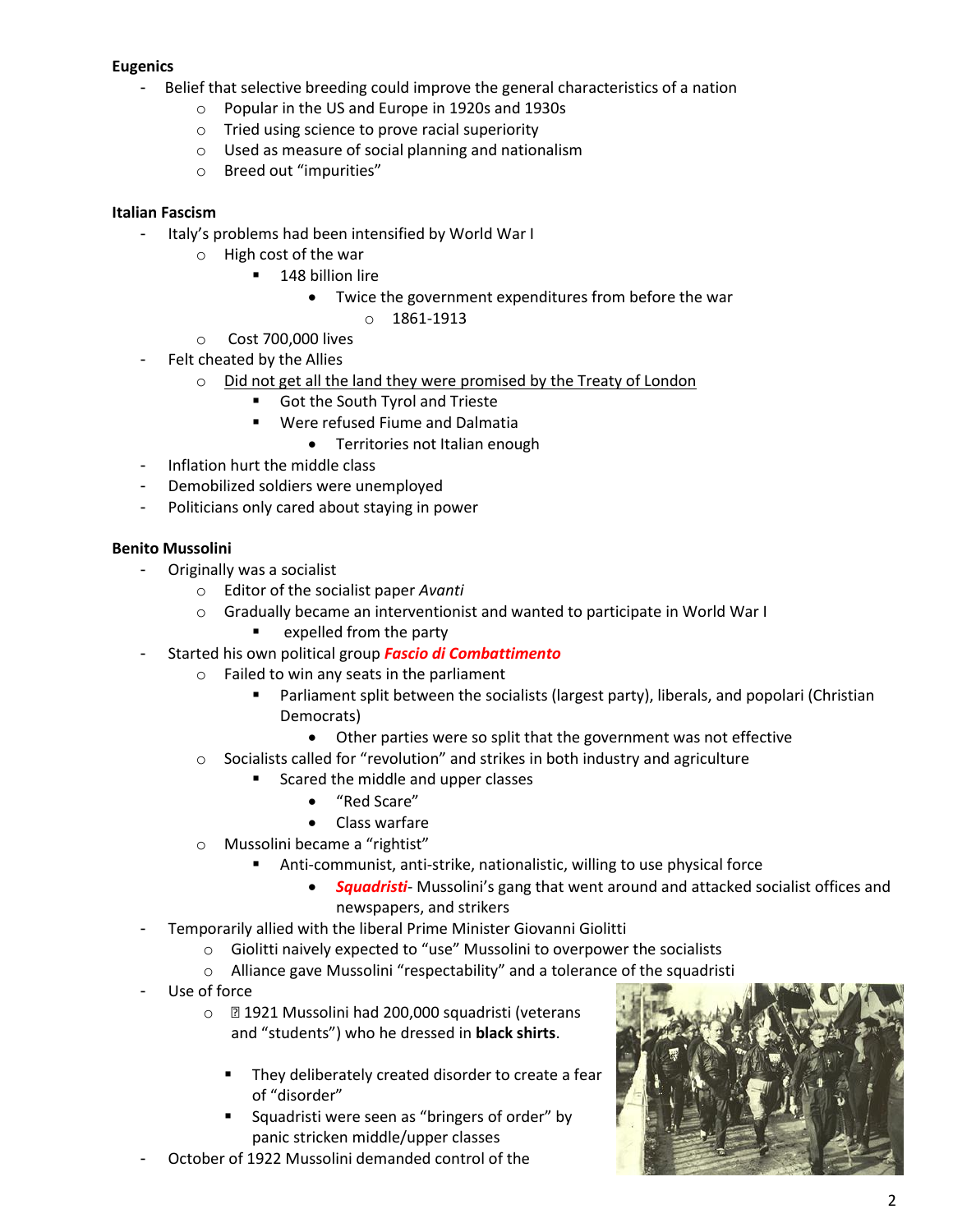government

- o Or he would march on Rome
- Victor Emmanuel III made Mussolini Prime Minister
	- o Next day: black shirts marched into Rome
		- **EXP** Created a myth that the Fascists took power by armed insurrection after a civil war
			- In reality Mussolini just having a victory parade in Rome
- Mussolini gains Power
	- o At first Fascists had only a few seats in parliament
		- **Moved slowly to consolidate power**
	- o Split in Fascists supporters
		- Rural fascists wanted to seize complete power
		- **Industrial, church, and landowning fascists followed Mussolini because they wanted order**
	- o New elections
		- 1923 Acerbo Law- any party that got 25% of the votes got 2/3 seats in Parliament
			- De-facto rule of the country
			- April 1924 Fascists won 65% of the vote
				- o Lots of fraud and force and intimidation

### **Consolidated power**

- Mussolini wanted to intimidate the opposition
	- o Giacomo Matteotti (socialist)
		- **Assassinated**
		- People figured Mussolini was behind the assassination
			- Would therefore have to quit
		- Mussolini took responsibility for the violence of the Fascists
			- Said he would make Italy peaceful, "by force if necessary"
- 1926 New laws that made Italy a Fascists dictatorship
	- o Controlled on the press
		- Suspended publications that did not respect the Church, the king, and the state
	- o Prime Minister was officially defined as the head of state
		- **Replaced the king**
		- **Could rule by decree** 
			- No need for parliament
	- o Police can arrest and imprison anyone for political or nonpolitical crimes
		- No due process
	- o Government had to ability to dissolve any political or cultural group it did not like
		- All anti-Fascist political parties were outlawed
		- Authorized secret police
- Limits of Fascist power
	- o Education was still not entirely under state control
		- **There were youth organizations** 
			- Were not so appealing
	- o Attempt to make everyone go to public schools
		- **The upper and middle classes still sent their children to private schools**
	- o Military and monarchy not under Fascist control
	- o Industrialists and large landowners stayed in control

#### - **Lateran Accords of 1929**

- o For the Church
- o Sovereign control of Vatican City
- o A lot of money

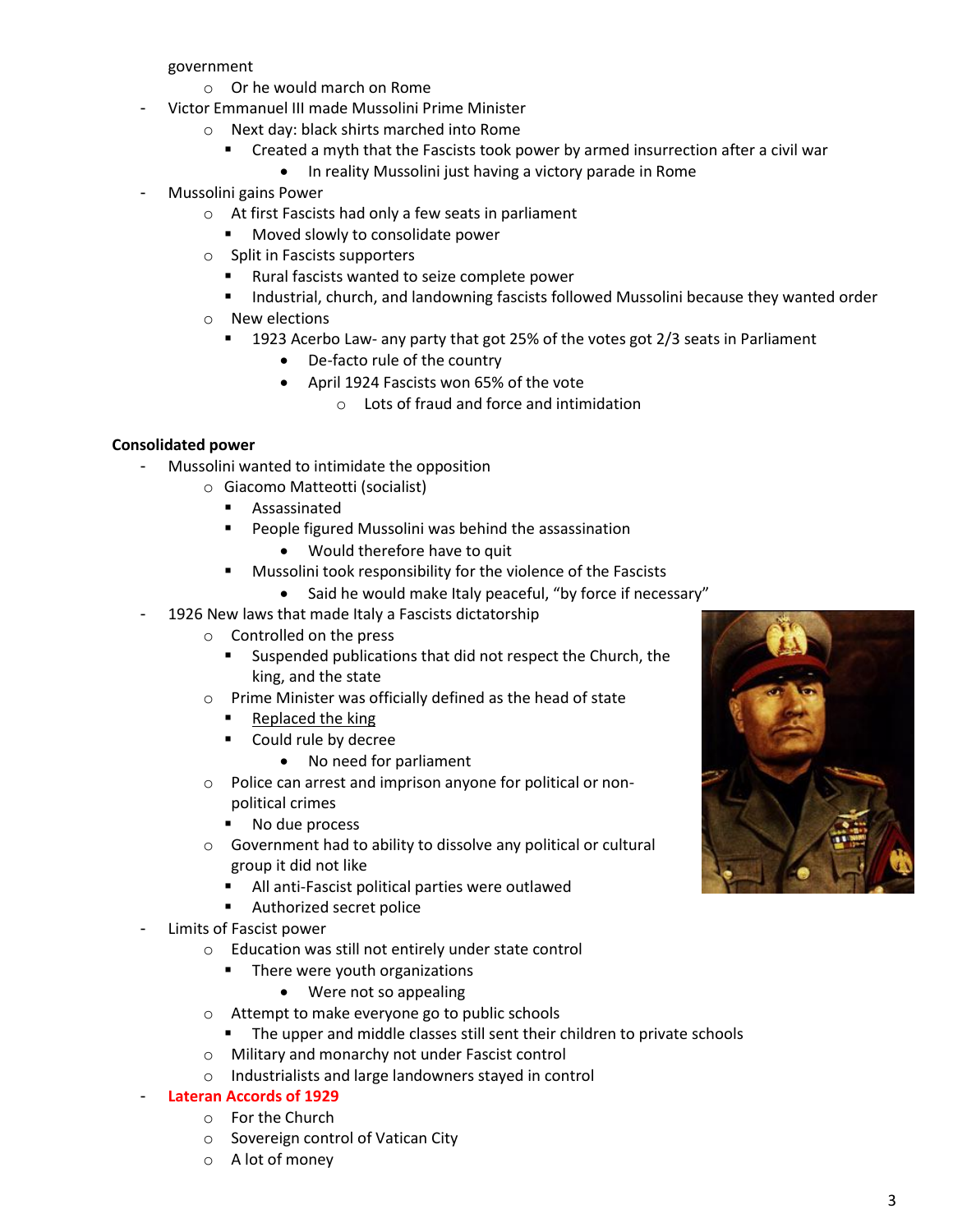- o Catholicism is the "sole religion of the state"
	- For Mussolini/ state
- o Papal recognition of the Italian state
	- Church will encourage support for the fascists
- Social policy- traditional
	- o Women were bound to the home
		- **Discouraged employment of women outside of the home** 
			- It formed habits contrary to child bearing
		- **Bonuses for large families**
- **Attitudes** 
	- o Pro-war
		- o Life is duty, struggle, and conquest
	- o Proud that Fascism is the opposite of socialism
		- **•** Opposed democracy and equality
	- o State is absolute
		- **People exist to serve the state**
	- o Imperialism is a sign of strength
- **The corporate state**
	- $\circ$  Workers and employers are forced to work together under the direction of the state
	- o Private ownership controlled for the interest/benefit of the state
	- o Syndicates
		- Nationwide organizations
		- One for each industry and includes workers and professionals
		- Decided how much and where the products went
	- o "Corporations"
		- Administrative agencies that united and controlled workers and employers
		- **They basically did whatever Mussolini said**
	- o No strikes or lockouts

### **Spain**

- 1923 General Miguel Primo de Rivera coup
	- o A royally approved dictatorship
- 1931 depression and fall of the dictatorship
	- o King Flees
	- o Creation of a Republic
- Republic unstable (left/right)
- 1936 Popular Front included democrats, socialists, and communists
	- o Rejection by army
- 1936-1939 Spanish Civil War
	- o Popular Front
		- Got help from the Soviet Union
	- o Fascists led by **General Francisco Franco**
		- Got help from Italy and Germany
	- o Franco won and was dictator until he died in 1975
		- Not a "Fascist" government
			- Falange official fascist party and did not play a big part

### **Portugal**

- 1910 monarchy was overthrown
	- o Established a republic
- Inflation after World War I
	- o Instability
- 1926 army took over
- 1930-1970 Antonio Salazar

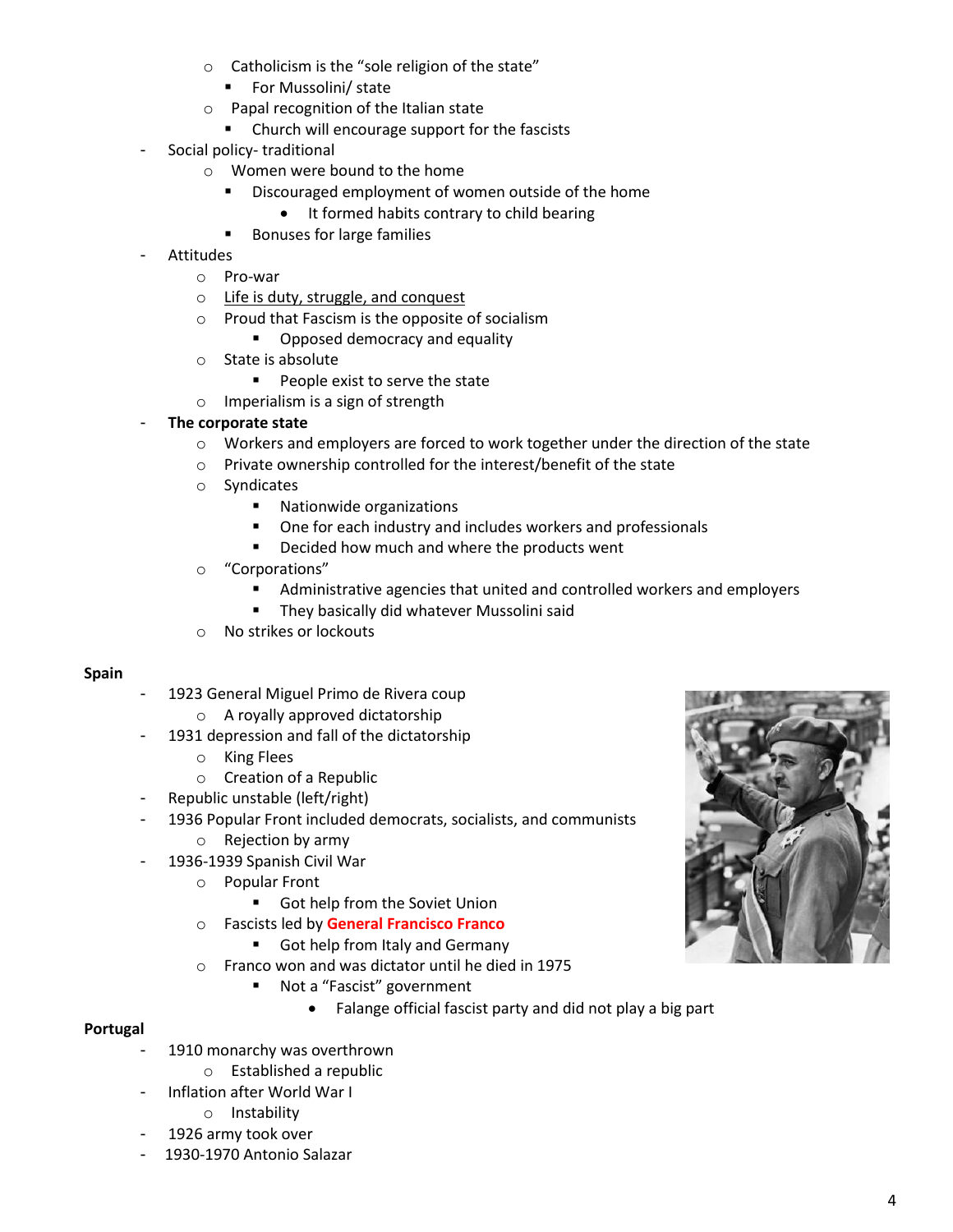### **Germany**

- Problems of Weimar Republic
	- o Uprisings and attacks from the left (socialists and communists) and the right (Nazi followers)
	- o Leadership- there wasn't any real leadership
	- Von Hindenburg was elected President
		- o Monarchist
		- o Did not support democracy
- Army was not under government control
- Anti-democratic people had influence
	- o Teachers were still monarchists
		- Taught how bad democracy was
	- o Judges and bureaucrats also undermined the democracy
	- o Aristocrats and heads of businesses did not want to give up power
- Inflation hurt many people
	- o Middle class pushed towards the right
- Social discontent and growth of extremist parties

### **Adolf Hitler**

- Early failure
	- o Not a spectacular background
		- *Austrian*
		- Wanted to be a painter, but he was rejected from school
		- **Served in World War I** 
			- Part of German Army
			- Only got as high as a corporal
- Claimed that his experiences in Vienna made him an anti-Semite
	- o Extreme nationalist- wanted to unite all Germans
		- Hitler met Georg von Schonerer led the Pan-German movement
			- Extreme nationalist
			- Wanted to unite all the Germans in one state
				- including Austrians
			- Karl Luger was the anti-Semitic mayor of Vienna
				- Adolf Lanz monk who preached superiority of Aryans
					- Inferior races should be eliminated
			- Saw more religious Jews that looked different
				- Thought they were polluting cultural life
- **Munich** 
	- o Joined German Worker's Party
		- Took it over and renamed it the National Socialist German Workers' Party
			- "Nazi" for short
		- Made it a mass movement
			- Oratory, flags, badges, uniforms, newspapers
			- **Storm Troops** like the *squadristi*, but in brown shirts

## o **1923- Beer Hall Putsch**

- Failed attempt at taking over the government
- Hitler was tried for treason, convicted and sentenced for 5 years
	- Judge supported rightists



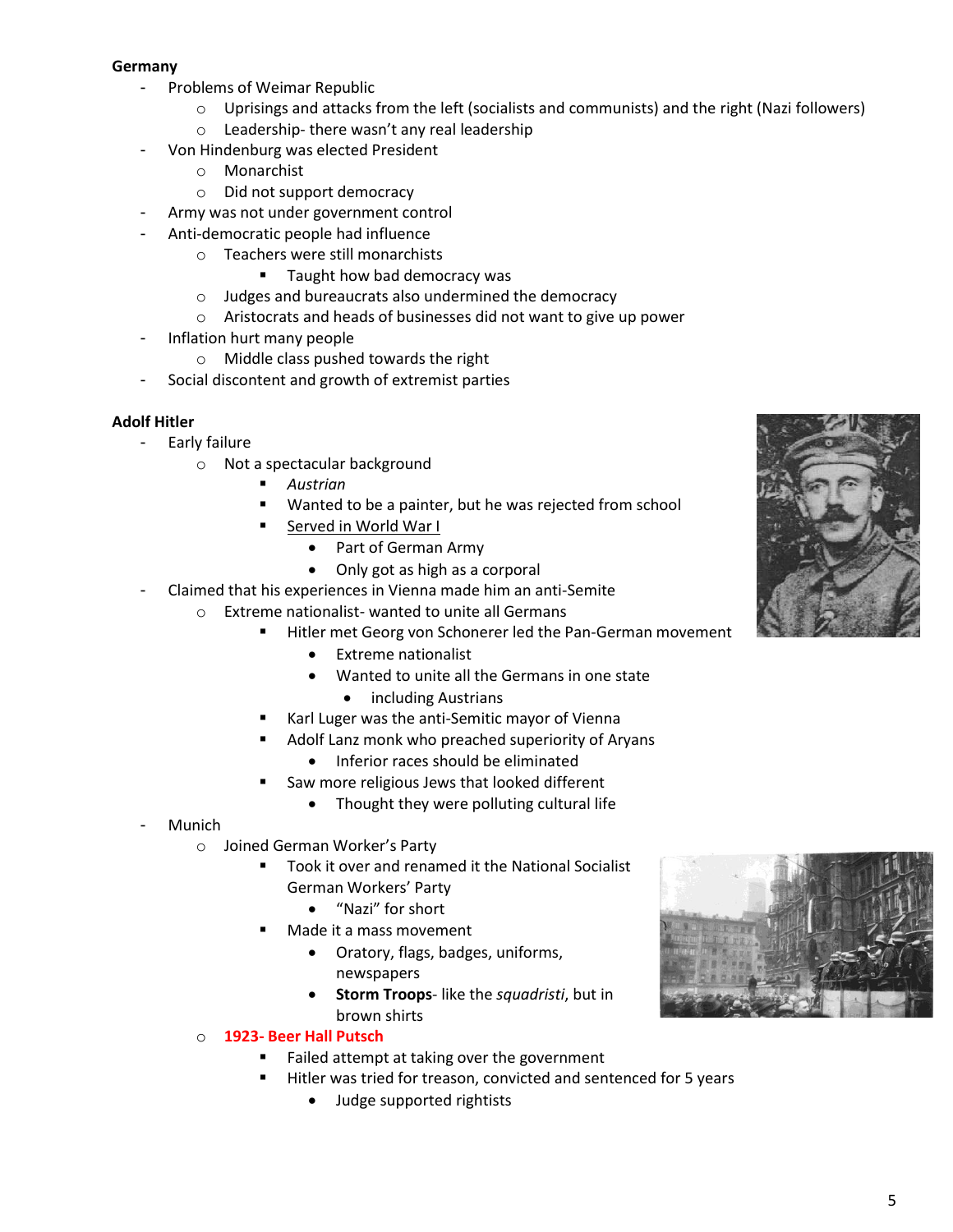- o In prison writes *Mein Kampf*
	- **Lebensraum- room to live** 
		- Superior individuals have the right to expand
	- **Regional organization**
	- Extreme nationalism, anti-communism, anti-Semitism, social Darwinism
- o Reorganization of the party
	- **Fuhrerprinzip**
- 1930 elections Nazis got 18%
	- o Chancellor Bruning could not get a working majority in Parliament
		- **Too many parties**
		- **President von Hindenburg ruled "by decree"** 
			- Had the power to issue laws as if they were passed by Parliament
	- $\circ$  1931: unemployment = 4.35 million
		- $1932 = 6$  million
	- o Rapid growth of Nazi party
		- **Sept 1930-289,000 Nazis**
		- **1932- 800,000 Nazis and SA had 500,000 thugs**
		- Modern election techniques + lies 230 seats in July 1932 (largest party)
			- "Hitler over Germany"- slogan in 1932
			- Hitler flew and spoke in 50 cities in 15 days
			- Von Hindenburg still won president
	- $\circ$  Right wing upper class hoped to use Nazi mass support to create a right wing authoritarian government
		- Wanted to "use" Hitler, just like the Italians did with Mussolini
		- Von Hindenburg was pressured to make Hitler Chancellor
			- $\bullet$  January 30<sup>th</sup>, 1933
- Nazis take control
	- o Hermann Goring- Minister of the Interior
		- **•** Control of police
			- Got non Nazis out of the police
			- Established auxiliary police SA
			- Storm Troopers, like the black shirts of Italy
	- o Fire in the Reichstag February 27<sup>th</sup>
		- **Still unknown who did it** 
			- Von Hindenburg gave the government "emergency" powers
				- Hitler blamed the communists
				- To Hitler, communists are Jews
				- Suspended all basic rights of citizens
				- Nazis can arrest and imprison anyone for no reason
				- March 5th election- Nazis used the emergency decree to limit the opponents from campaigning
				- Thugs got 288 seats
					- Still not a majority

## o **Enabling Act**

- Changed the constitution
- Hitler made a deal with the Catholic Center Party for them to vote for the act
- Made Hitler a dictator
	- Abolished the Reichstag and von Hindenburg
	- Hitler had the ability to rule by decree
	- Reich cabinet can do anything it wants
	- Cabinet did anything Hitler said

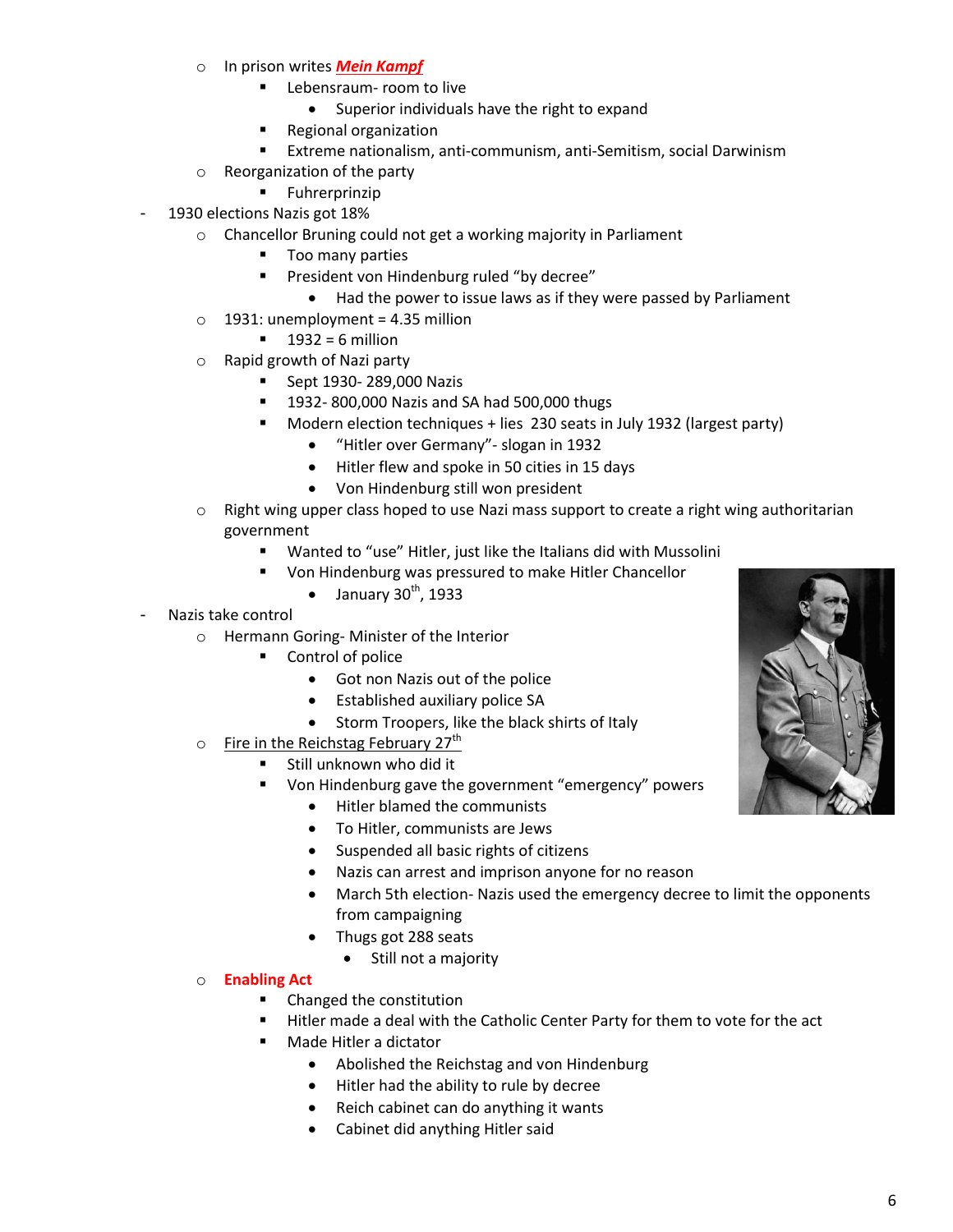- Gleichschaltung
	- Coordination of all institutions under the Nazis
	- Trade unions were replaced by a Nazi controlled national labor front

## **Ruling the Nazi State**

- Mass participation
	- o Wanted to get everyone involved in the state to dominate Europe or even the world for 1,000 years
	- o Spectacle
		- Parades, mass speeches, and music all to arouse passion among the citizens
		- **Tried to promote unity by** combining aspects of a religious ceremony and amusement
- Authoritarian anarchy
	- o Parallel government and party bureaucracies compete for influence over foreign policy, education, and the economy
		- **EXTE:** Created fighting between government and party
			- Hitler swooped in and ended chaos
- Economic control
	- o Business was in private hands but government controlled it
	- o Goal: end unemployment
		- **Private construction could get government grants**
	- o Public works
	- o Rearmament
	- o Unemployment dropped
		- Public acceptance
	- o German Labor Front
		- A national union controlled by the government
	- o Entertainment for workers
		- Trips, sports, etc...
- Force and Terror
	- o Until '34, mostly SA was involved in the use of force
		- **June-purge** 
			- *Ernst Rohm executed*
		- **Leader had wanted SA to serve as Army**
	- o SS- originally Hitler's bodyguards
		- Indoctrinated in racism
		- Became the new SA
		- Terror
			- Concentration camps, death camps, death squads
- Perversion of "normal" groups
	- o Catholic and Protestant Churches
	- o Schools and Universities
	- o Doctors, women, lawyer, etc…
		- All these groups were turned to be pro-Nazi
	- o Youth
		- Hitler Youth and Girls Groups were taught to give all their energy to the state
- Anti-Semitism
	- o Joseph Goebbels
		- Propaganda director